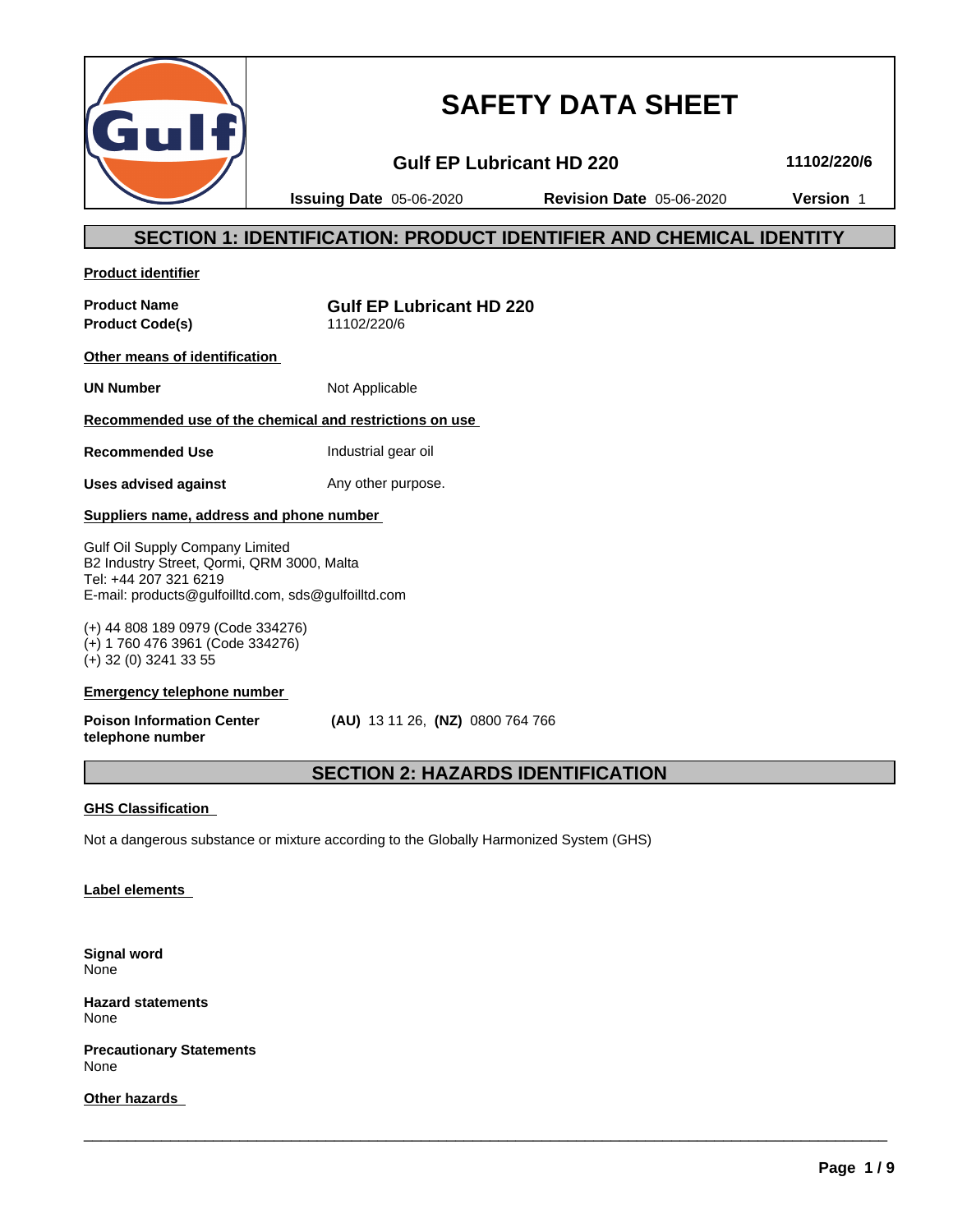May cause sensitization of susceptible persons by skin contact

# **SECTION 3: COMPOSITION/INFORMATION ON INGREDIENTS**

 $\overline{\phantom{a}}$  ,  $\overline{\phantom{a}}$  ,  $\overline{\phantom{a}}$  ,  $\overline{\phantom{a}}$  ,  $\overline{\phantom{a}}$  ,  $\overline{\phantom{a}}$  ,  $\overline{\phantom{a}}$  ,  $\overline{\phantom{a}}$  ,  $\overline{\phantom{a}}$  ,  $\overline{\phantom{a}}$  ,  $\overline{\phantom{a}}$  ,  $\overline{\phantom{a}}$  ,  $\overline{\phantom{a}}$  ,  $\overline{\phantom{a}}$  ,  $\overline{\phantom{a}}$  ,  $\overline{\phantom{a}}$ 

This product is a mixture. Health hazard information is based on its ingredients

| <b>Chemical name</b>                                            | <b>CAS No</b> | Weight-%   |
|-----------------------------------------------------------------|---------------|------------|
| Highly refined base oil (Viscosity $>20.5$ cSt $@40^{\circ}$ C) |               | 60% - 100% |
| Reaction products of 4-methyl-2-pentanol and                    | NOT AVAILABLE | 0% - 1%    |
| diphosphorus pentasulfide, propoxylated, esterified with        |               |            |
| diphosphorus pentaoxide, and salted by amines, C12-14-          |               |            |
| tert-alkvl                                                      |               |            |

Product containing mineral oil with less than 3% DMSO extract as measured by IP 346. The highly refined base oil may be described by one or more of the following generic CAS identifiers: 64742-54-7, 64742-65-0, 64742-52-5, 64742-53-6, 64742-62-7, 64742-57-0, 64742-01-4, 64741-88-4, 64742-96-4, 64741-97-5, 64742-55-8, 64742-56-9, 64741-89-5, 8042-47-5. See Section 15 for additional information on base oils.

# **SECTION 4: FIRST AID MEASURES**

#### **Description of first aid measures**

|                                                                            | <b>SECTION 5: FIRE FIGHTING MEASURES</b>                                                                                                                                                                  |  |
|----------------------------------------------------------------------------|-----------------------------------------------------------------------------------------------------------------------------------------------------------------------------------------------------------|--|
| Notes to physician                                                         | May cause sensitization of susceptible persons. Treat symptomatically.                                                                                                                                    |  |
| Indication of any immediate medical attention and special treatment needed |                                                                                                                                                                                                           |  |
| <b>Main Symptoms</b>                                                       | May cause allergic skin reaction, Rashes, Itching                                                                                                                                                         |  |
| Most important symptoms and effects, both acute and delayed                |                                                                                                                                                                                                           |  |
| <b>Protection of First-aiders</b>                                          | Use personal protective equipment. Avoid contact with skin, eyes and clothing.                                                                                                                            |  |
| Ingestion                                                                  | Clean mouth with water. Drink plenty of water. Do not induce vomiting without medical<br>advice.                                                                                                          |  |
| Eye contact                                                                | Rinse thoroughly with plenty of water, also under the eyelids. Keep eye wide open while<br>rinsing.                                                                                                       |  |
| <b>Skin contact</b>                                                        | Wash off immediately with plenty of water for at least 15 minutes. Remove and wash<br>contaminated clothing before re-use. May cause an allergic skin reaction. If symptoms<br>persist, call a physician. |  |
| <b>Inhalation</b>                                                          | Move to fresh air.                                                                                                                                                                                        |  |
| <b>General advice</b>                                                      | May produce an allergic reaction. When symptoms persist or in all cases of doubt seek<br>medical advice.                                                                                                  |  |
|                                                                            |                                                                                                                                                                                                           |  |

#### **Extinguishing media**

#### **Suitable Extinguishing Media**

Use extinguishing measures that are appropriate to local circumstances and the surrounding environment:, Use CO2, dry chemical, or foam, Water spray or fog, Cool containers with flooding quantities of water untilwell after fire is out

 $\overline{\phantom{a}}$  ,  $\overline{\phantom{a}}$  ,  $\overline{\phantom{a}}$  ,  $\overline{\phantom{a}}$  ,  $\overline{\phantom{a}}$  ,  $\overline{\phantom{a}}$  ,  $\overline{\phantom{a}}$  ,  $\overline{\phantom{a}}$  ,  $\overline{\phantom{a}}$  ,  $\overline{\phantom{a}}$  ,  $\overline{\phantom{a}}$  ,  $\overline{\phantom{a}}$  ,  $\overline{\phantom{a}}$  ,  $\overline{\phantom{a}}$  ,  $\overline{\phantom{a}}$  ,  $\overline{\phantom{a}}$ 

#### **Extinguishing media which shall not be used for safety reasons**

Do not use a solid water stream as it may scatter and spread fire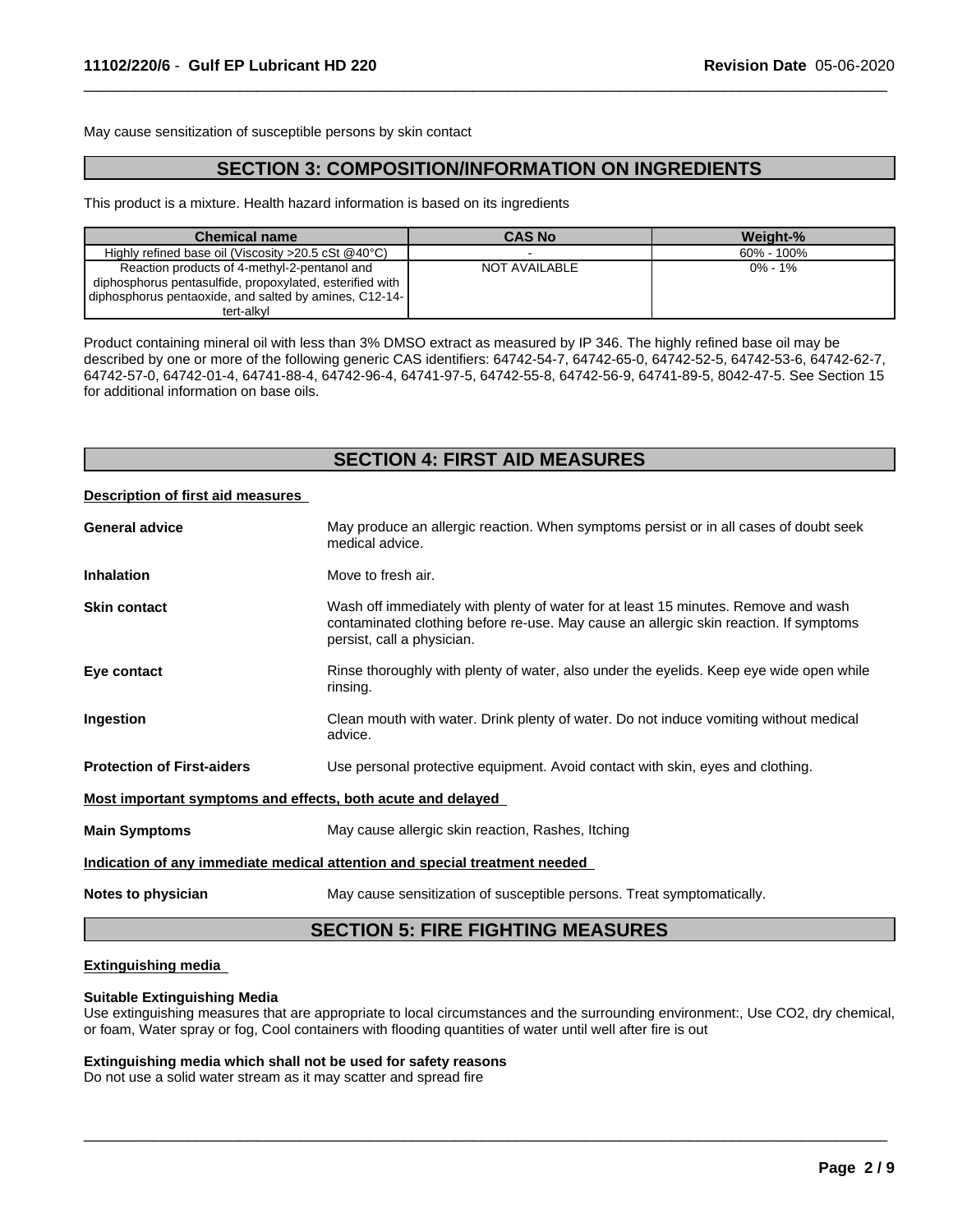#### **Specific hazards arising from the chemical**

Thermal decomposition can lead to release of irritating gases and vapors. In the event of fire and/or explosion do not breathe fumes. This material creates a fire hazard because it floats on water.

 $\overline{\phantom{a}}$  ,  $\overline{\phantom{a}}$  ,  $\overline{\phantom{a}}$  ,  $\overline{\phantom{a}}$  ,  $\overline{\phantom{a}}$  ,  $\overline{\phantom{a}}$  ,  $\overline{\phantom{a}}$  ,  $\overline{\phantom{a}}$  ,  $\overline{\phantom{a}}$  ,  $\overline{\phantom{a}}$  ,  $\overline{\phantom{a}}$  ,  $\overline{\phantom{a}}$  ,  $\overline{\phantom{a}}$  ,  $\overline{\phantom{a}}$  ,  $\overline{\phantom{a}}$  ,  $\overline{\phantom{a}}$ 

#### **Hazardous decomposition products**

Carbon monoxide (CO), carbon dioxide (CO2)

#### **Advice for firefighters**

#### **Special protective equipment for fire-fighters**

As in any fire, wear self-contained breathing apparatus pressure-demand, MSHA/NIOSH (approved or equivalent) and full protective gear

# **SECTION 6: ACCIDENTAL RELEASE MEASURES**

#### **Personal precautions, protective equipment and emergency procedures**

Remove all sources of ignition. Ensure adequate ventilation. Use personal protective equipment. Avoid contact with skin, eyes and clothing. Wash thoroughly after handling. Take precautionary measures against static discharges.

**Advice for non-emergency personnel** Material can create slippery conditions.

**Advice for emergency responders** For personal protection see section 8.

#### **Environmental precautions**

Prevent further leakage or spillage if safe to do so. Do not flush into surface water or sanitary sewer system.

#### **Methods and material for containment and cleaning up**

Dike to collect large liquid spills

Soak up with inert absorbent material (e.g. sand, silica gel, acid binder, universal binder, sawdust). Take up mechanically and collect in suitable container for disposal.

#### **Reference to other sections**

See also section 8/12/13

# **SECTION 7: HANDLING AND STORAGE**

#### **Precautions for safe handling**

Ensure adequate ventilation. Do not eat, drink or smoke when using this product. Handle in accordance with good industrial hygiene and safety practice. Wash thoroughly after handling. Wear personal protective equipment. Avoid contact with skin, eyes and clothing. Remove and wash contaminated clothing before re-use. Keep away from open flames, hot surfaces and sources of ignition.

#### **Conditions for safe storage, including any incompatibilities**

#### **Technical measures/Storage conditions**

Keep containers tightly closed in a dry, cool and well-ventilated place. Keep away from open flames, hot surfaces and sources of ignition.

 $\overline{\phantom{a}}$  ,  $\overline{\phantom{a}}$  ,  $\overline{\phantom{a}}$  ,  $\overline{\phantom{a}}$  ,  $\overline{\phantom{a}}$  ,  $\overline{\phantom{a}}$  ,  $\overline{\phantom{a}}$  ,  $\overline{\phantom{a}}$  ,  $\overline{\phantom{a}}$  ,  $\overline{\phantom{a}}$  ,  $\overline{\phantom{a}}$  ,  $\overline{\phantom{a}}$  ,  $\overline{\phantom{a}}$  ,  $\overline{\phantom{a}}$  ,  $\overline{\phantom{a}}$  ,  $\overline{\phantom{a}}$ 

**Incompatible materials** Oxidizing agent

**Recommended Use** Industrial gear oil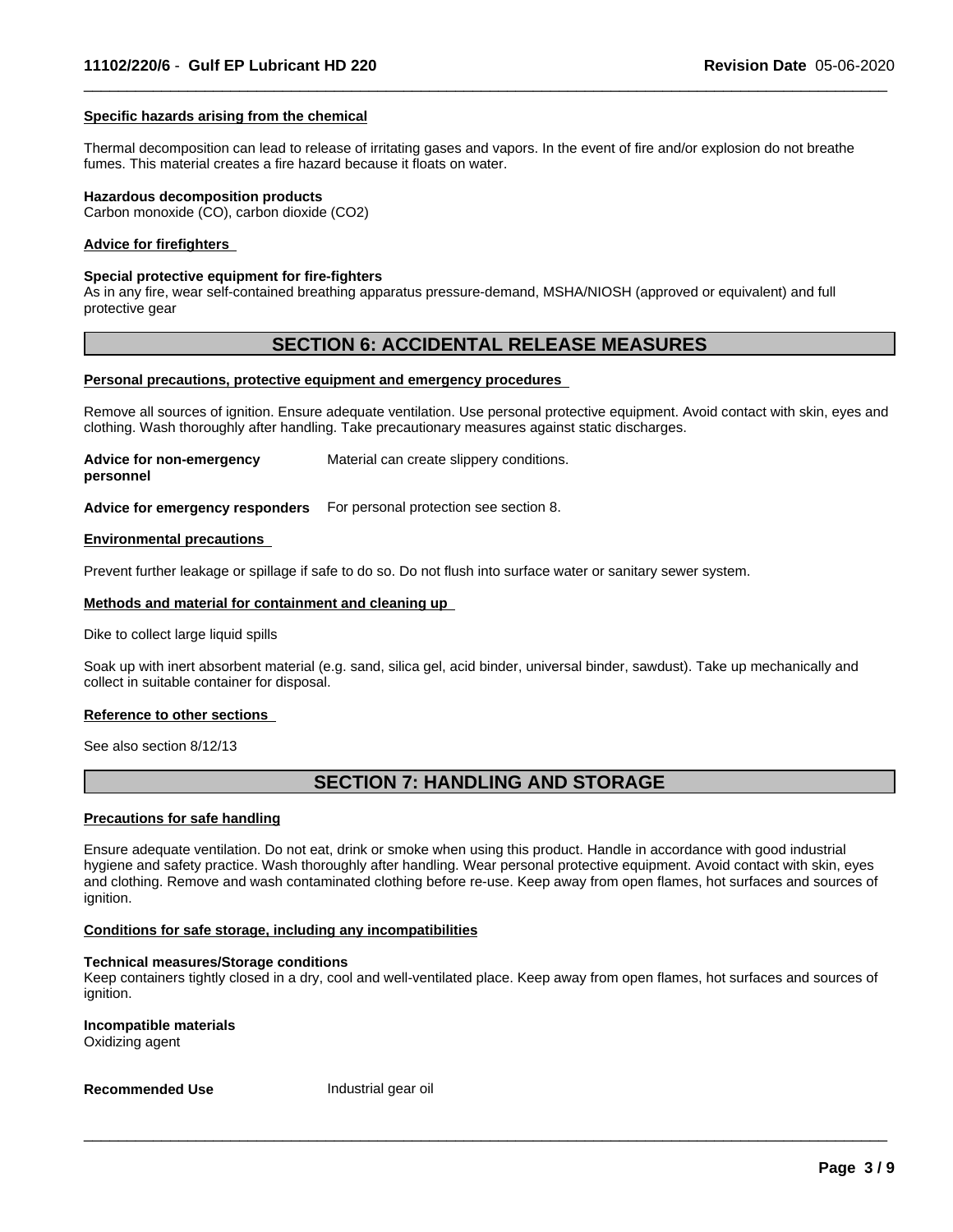# **SECTION 8: EXPOSURE CONTROLS/PERSONAL PROTECTION**

 $\overline{\phantom{a}}$  ,  $\overline{\phantom{a}}$  ,  $\overline{\phantom{a}}$  ,  $\overline{\phantom{a}}$  ,  $\overline{\phantom{a}}$  ,  $\overline{\phantom{a}}$  ,  $\overline{\phantom{a}}$  ,  $\overline{\phantom{a}}$  ,  $\overline{\phantom{a}}$  ,  $\overline{\phantom{a}}$  ,  $\overline{\phantom{a}}$  ,  $\overline{\phantom{a}}$  ,  $\overline{\phantom{a}}$  ,  $\overline{\phantom{a}}$  ,  $\overline{\phantom{a}}$  ,  $\overline{\phantom{a}}$ 

#### **Control parameters**

#### **Exposure Limits**

| <b>Chemical name</b>                          | Australia               | New Zealand               | New Zealand - Biological Exposure<br>Indices (BEI) |
|-----------------------------------------------|-------------------------|---------------------------|----------------------------------------------------|
| Highly refined base oil (Viscosity >20.5 cSt) | TWA: $5 \text{ mg/m}^3$ | TWA: 5 ma/m $3$           |                                                    |
| @40°C)                                        |                         | STEL: $10 \text{ ma/m}^3$ |                                                    |

*Australia - Workplace Exposure Standards for Airborne Contaminants. New Zealand - Workplace Exposure Standards and Biological Exposure Indices.*

#### **Appropriate engineering controls**

| <b>Engineering controls</b>                                      | Ensure adequate ventilation, especially in confined areas.                                                                                                                                                                                                                      |  |  |
|------------------------------------------------------------------|---------------------------------------------------------------------------------------------------------------------------------------------------------------------------------------------------------------------------------------------------------------------------------|--|--|
|                                                                  | Individual protection measures, such as personal protective equipment                                                                                                                                                                                                           |  |  |
| <b>Eve/face protection</b><br>Skin and body protection           | Safety glasses with side-shields.<br>Long sleeved clothing.                                                                                                                                                                                                                     |  |  |
| <b>Hand Protection</b>                                           | Protective gloves. Please observe the instructions regarding permeability and breakthrough<br>time which are provided by the supplier of the gloves. Also take into consideration the<br>specific local conditions under which the product is used, such as the danger of cuts, |  |  |
| <b>Respiratory protection</b>                                    | abrasion.<br>No special protective equipment required. In case of mist, spray or aerosol exposure wear<br>suitable personal respiratory protection and protective suit.                                                                                                         |  |  |
| <b>Hygiene measures</b>                                          | Regular cleaning of equipment, work area and clothing is recommended.                                                                                                                                                                                                           |  |  |
| <b>Environmental Exposure Controls</b><br><b>Thermal hazards</b> | No special environmental precautions required.<br>None under normal use conditions                                                                                                                                                                                              |  |  |

# **SECTION 9: PHYSICAL AND CHEMICAL PROPERTIES**

# **Information on basic physical and chemical properties**

| <b>Physical state</b><br>Odor                                                                                    | Liquid<br>Hydrocarbon-like                                                | Appearance<br><b>Odor threshold</b> | clear amber<br>Not Determined |  |
|------------------------------------------------------------------------------------------------------------------|---------------------------------------------------------------------------|-------------------------------------|-------------------------------|--|
| Property<br>рH<br>Melting point / freezing point                                                                 | Values<br>Not Determined<br>Not determined                                |                                     | Remarks                       |  |
| Boiling point / boiling range<br><b>Flash point</b><br><b>Evaporation rate</b><br>Flammability (solid, gas)      | Not determined<br>$> 216$ °C $/ > 421$ °F<br>negligible<br>Not Determined |                                     | ASTM D 92                     |  |
| <b>Flammability Limit in Air</b><br>Upper flammability or explosive<br>limits<br>Lower flammability or explosive | Not determined<br>Not determined                                          |                                     |                               |  |
| limits<br>Vapor pressure                                                                                         | Not determined                                                            |                                     |                               |  |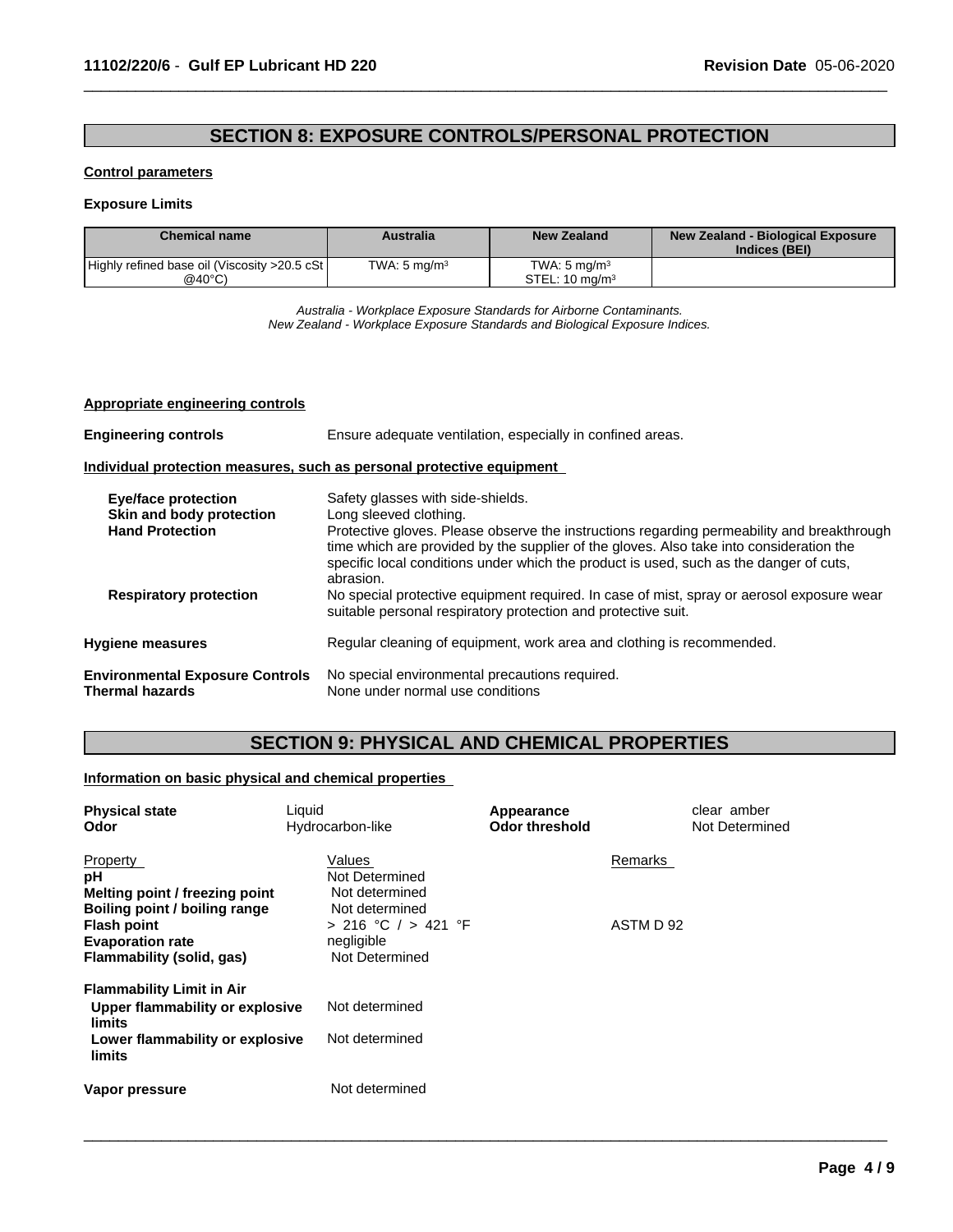| Vapor density<br><b>Relative density</b><br>Solubility(ies)<br><b>Partition coefficient</b><br><b>Autoignition temperature</b><br><b>Decomposition temperature</b><br><b>Kinematic viscosity</b><br><b>Explosive properties</b> | Not determined<br>$0.89 \ @ \ 15 \ ^{\circ}C$<br>Insoluble in water<br>not determined<br>Not Determined<br>not determined<br>220 cSt @ 40 °C<br>Not applicable | ASTM D 445              |
|---------------------------------------------------------------------------------------------------------------------------------------------------------------------------------------------------------------------------------|----------------------------------------------------------------------------------------------------------------------------------------------------------------|-------------------------|
| <b>Oxidizing Properties</b>                                                                                                                                                                                                     | Not applicable                                                                                                                                                 |                         |
| <b>Other Information</b>                                                                                                                                                                                                        |                                                                                                                                                                |                         |
| Viscosity, kinematic (100°C)<br><b>Pour Point</b><br>VOC Content (ASTM E-1868-10)<br><b>VOC content</b>                                                                                                                         | 18.9 cSt @ 100°C<br>$<$ -15 °C / $<$ 5 °F<br>Not Determined<br>Not Determined                                                                                  | ASTM D 445<br>ASTM D 97 |

# **SECTION 10: STABILITY AND REACTIVITY**

 $\overline{\phantom{a}}$  ,  $\overline{\phantom{a}}$  ,  $\overline{\phantom{a}}$  ,  $\overline{\phantom{a}}$  ,  $\overline{\phantom{a}}$  ,  $\overline{\phantom{a}}$  ,  $\overline{\phantom{a}}$  ,  $\overline{\phantom{a}}$  ,  $\overline{\phantom{a}}$  ,  $\overline{\phantom{a}}$  ,  $\overline{\phantom{a}}$  ,  $\overline{\phantom{a}}$  ,  $\overline{\phantom{a}}$  ,  $\overline{\phantom{a}}$  ,  $\overline{\phantom{a}}$  ,  $\overline{\phantom{a}}$ 

#### **Reactivity**

None under normal use conditions

#### **Chemical stability**

Stable under normal conditions

# **Possibility of hazardous reactions**

None under normal use conditions

#### **Conditions to avoid**

Keep away from open flames, hot surfaces and sources of ignition, Extremes of temperature and direct sunlight

#### **Incompatible materials**

Oxidizing agent

# **Hazardous decomposition products**

Incomplete combustion and thermolysis produces potentially toxic gases such as carbon monoxide and carbon dioxide.

# **SECTION 11: TOXICOLOGICAL INFORMATION**

### **Information on the likely routes of exposure**

### **Product Information - Principle Routes of Exposure**

| <b>Inhalation</b>   | None known                                                                                                                                                    |
|---------------------|---------------------------------------------------------------------------------------------------------------------------------------------------------------|
| Eye contact         | None known                                                                                                                                                    |
| <b>Skin contact</b> | Based on available data, the classification criteria are not met. Repeated or prolonged skin<br>contact may cause allergic reactions with susceptible persons |
| <b>Ingestion</b>    | None known                                                                                                                                                    |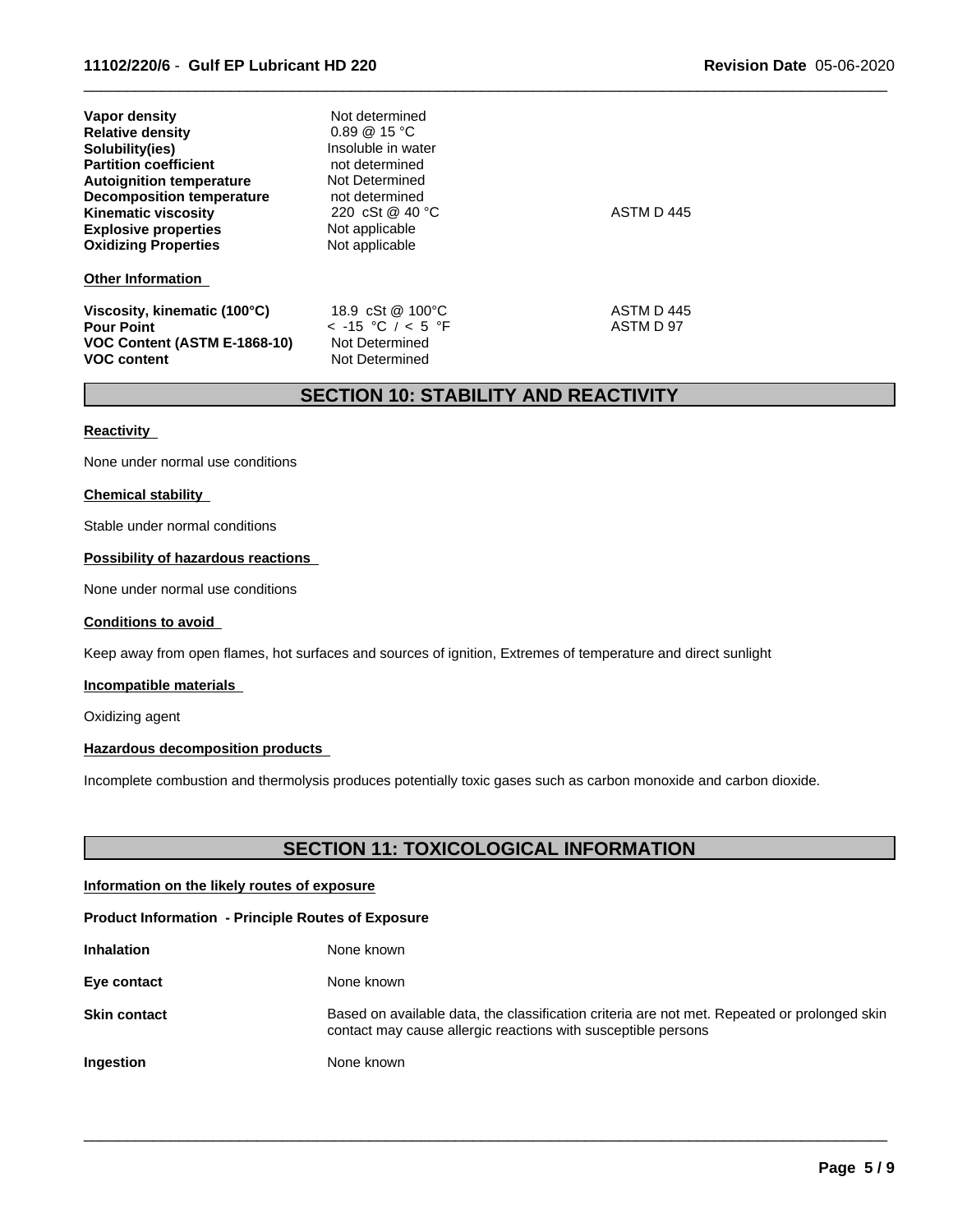# **Numerical measures of toxicity - Product Information**

| ATEmix (oral)   | >2000 mg/kg |
|-----------------|-------------|
| ATEmix (dermal) | >2000 mg/kg |

#### **Acute toxicity - Product Information**

Product does not present an acute toxicity hazard based on known or supplied information.

| <b>Acute toxicity - Component Information</b> |             |             |                        |
|-----------------------------------------------|-------------|-------------|------------------------|
| <b>Chemical name</b>                          | Oral LD50   | Dermal LD50 | <b>Inhalation LC50</b> |
| Highly refined base oil (Viscosity            | >2000 mg/kg | >2000 mg/kg | >5 mg/L                |
| $>20.5 \text{ cSt } @40^{\circ}C$             |             |             |                        |

 $\overline{\phantom{a}}$  ,  $\overline{\phantom{a}}$  ,  $\overline{\phantom{a}}$  ,  $\overline{\phantom{a}}$  ,  $\overline{\phantom{a}}$  ,  $\overline{\phantom{a}}$  ,  $\overline{\phantom{a}}$  ,  $\overline{\phantom{a}}$  ,  $\overline{\phantom{a}}$  ,  $\overline{\phantom{a}}$  ,  $\overline{\phantom{a}}$  ,  $\overline{\phantom{a}}$  ,  $\overline{\phantom{a}}$  ,  $\overline{\phantom{a}}$  ,  $\overline{\phantom{a}}$  ,  $\overline{\phantom{a}}$ 

#### **Delayed and immediate effects as well as chronic effects from short and long-term exposure**

| <b>Skin corrosion/irritation</b>                                                      | Based on available data, the classification criteria are not met.                                                                                                                                                    |
|---------------------------------------------------------------------------------------|----------------------------------------------------------------------------------------------------------------------------------------------------------------------------------------------------------------------|
| Serious eye damage/eye irritation                                                     | Based on available data, the classification criteria are not met.                                                                                                                                                    |
| <b>Sensitization</b><br><b>Respiratory Sensitization</b><br><b>Skin sensitization</b> | Based on available data, the classification criteria are not met.<br>Based on available data, the classification criteria are not met. Repeated contact may<br>cause allergic reactions in very susceptible persons. |
| Germ cell mutagenicity                                                                | Based on available data, the classification criteria are not met.                                                                                                                                                    |
| Carcinogenicity                                                                       | Based on available data, the classification criteria are not met.                                                                                                                                                    |
| <b>Reproductive toxicity</b>                                                          | Based on available data, the classification criteria are not met.                                                                                                                                                    |
| <b>Aspiration hazard</b>                                                              | Based on available data, the classification criteria are not met.                                                                                                                                                    |
| <b>Exposure levels</b>                                                                | See section 8 for more information                                                                                                                                                                                   |
| Interactive effects                                                                   | None known                                                                                                                                                                                                           |

# **SECTION 12: ECOLOGICAL INFORMATION**

#### **Toxicity**

No special environmental measures are necessary

| <b>Chemical name</b>                                   | Algae/aguatic plants | <b>Fish</b>     | <b>Toxicity to</b><br>microorganisms | Crustacea          |
|--------------------------------------------------------|----------------------|-----------------|--------------------------------------|--------------------|
| Highly refined base oil<br> Viscosity > 20.5 cSt @40°C | >100: 72 h mg/L      | >100: 96 h mg/L |                                      | $>100$ : 48 h mg/L |

 $\overline{\phantom{a}}$  ,  $\overline{\phantom{a}}$  ,  $\overline{\phantom{a}}$  ,  $\overline{\phantom{a}}$  ,  $\overline{\phantom{a}}$  ,  $\overline{\phantom{a}}$  ,  $\overline{\phantom{a}}$  ,  $\overline{\phantom{a}}$  ,  $\overline{\phantom{a}}$  ,  $\overline{\phantom{a}}$  ,  $\overline{\phantom{a}}$  ,  $\overline{\phantom{a}}$  ,  $\overline{\phantom{a}}$  ,  $\overline{\phantom{a}}$  ,  $\overline{\phantom{a}}$  ,  $\overline{\phantom{a}}$ 

#### **Persistence and degradability**

The product is not readily biodegradable, but it can be degraded by micro-organisms, it is regarded as being inherently biodegradable.

#### **Bioaccumulative potential**

No information available

#### **Mobility in soil**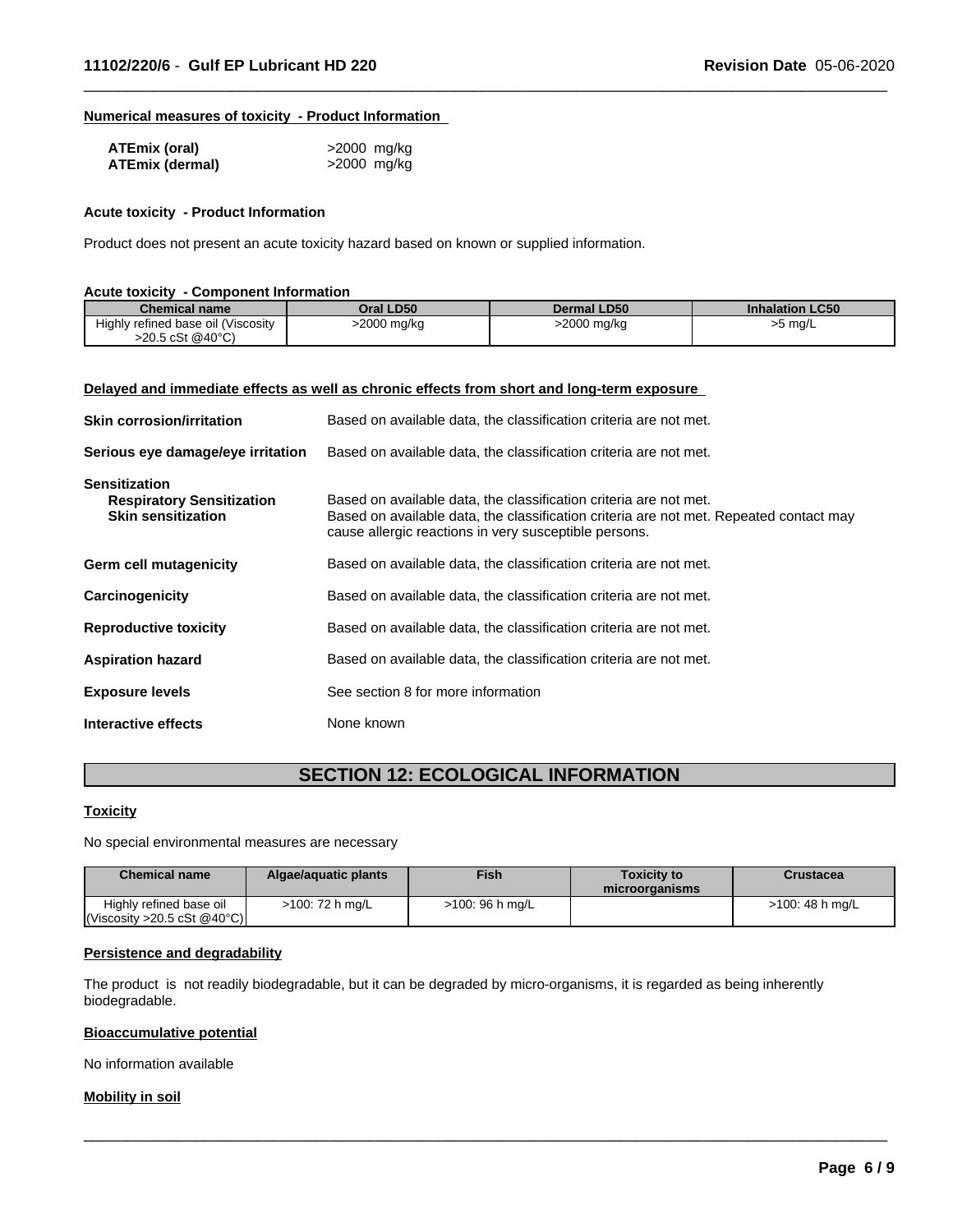The product is insoluble and floats on water

#### **Other adverse effects**

None known

# **SECTION 13: DISPOSAL CONSIDERATIONS**

 $\overline{\phantom{a}}$  ,  $\overline{\phantom{a}}$  ,  $\overline{\phantom{a}}$  ,  $\overline{\phantom{a}}$  ,  $\overline{\phantom{a}}$  ,  $\overline{\phantom{a}}$  ,  $\overline{\phantom{a}}$  ,  $\overline{\phantom{a}}$  ,  $\overline{\phantom{a}}$  ,  $\overline{\phantom{a}}$  ,  $\overline{\phantom{a}}$  ,  $\overline{\phantom{a}}$  ,  $\overline{\phantom{a}}$  ,  $\overline{\phantom{a}}$  ,  $\overline{\phantom{a}}$  ,  $\overline{\phantom{a}}$ 

#### **Safe handling and disposal methods**

Dispose of in accordance with local regulations

#### **Disposal of any contaminated packaging**

Empty containers should be taken to an approved waste handling site for recycling or disposal.Observe all label precautions until container is cleaned, reconditioned or destroyed.

#### **Environmental regulations**

No information available

# **SECTION 14: TRANSPORT INFORMATION**

ADG Not regulated

**IMDG** Not regulated

**IATA** Not regulated

# **SECTION 15: REGULATORY INFORMATION**

 $\overline{\phantom{a}}$  ,  $\overline{\phantom{a}}$  ,  $\overline{\phantom{a}}$  ,  $\overline{\phantom{a}}$  ,  $\overline{\phantom{a}}$  ,  $\overline{\phantom{a}}$  ,  $\overline{\phantom{a}}$  ,  $\overline{\phantom{a}}$  ,  $\overline{\phantom{a}}$  ,  $\overline{\phantom{a}}$  ,  $\overline{\phantom{a}}$  ,  $\overline{\phantom{a}}$  ,  $\overline{\phantom{a}}$  ,  $\overline{\phantom{a}}$  ,  $\overline{\phantom{a}}$  ,  $\overline{\phantom{a}}$ 

## **Safety, health and environmental regulations/legislation specific for the substance or mixture**

#### **National regulations**

#### **Australia**

Model Work Health and Safety Regulations (2016). Preparation of Safety Data Sheets for Hazardous Chemicals Code of Practice (2011).

#### **Standard for Uniform Scheduling of Medicines and Poisons (SUSMP)**

No poisons schedule number allocated

#### **New Zealand**

Hazardous Substances Regulation 2001.

| New Zealand                        | Not Regulated |
|------------------------------------|---------------|
| <b>HSNO Approval Number:</b>       | Not Regulated |
| <b>HSNO Hazard Classification:</b> | Not Regulated |

# **International Regulations**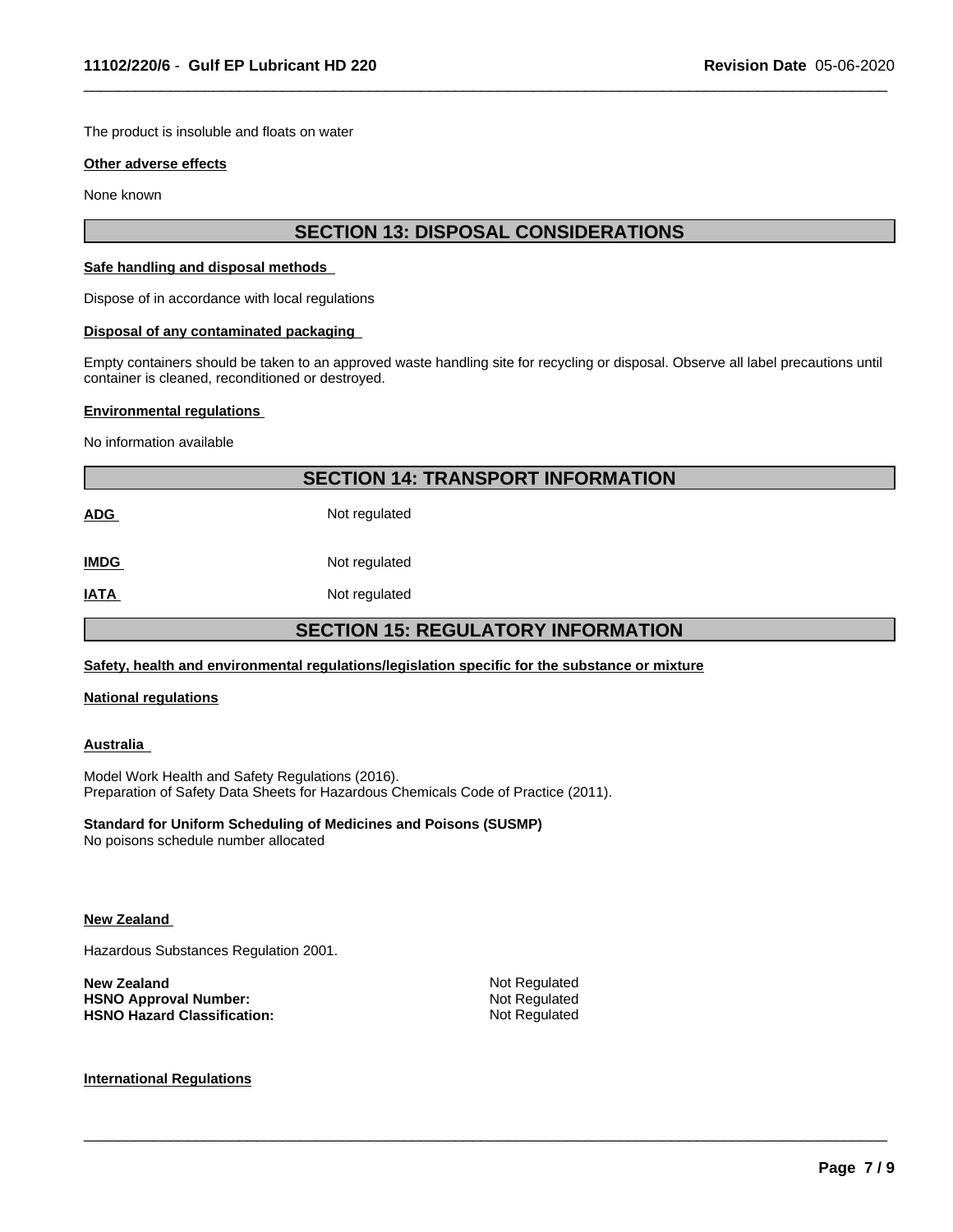$\overline{\phantom{a}}$  ,  $\overline{\phantom{a}}$  ,  $\overline{\phantom{a}}$  ,  $\overline{\phantom{a}}$  ,  $\overline{\phantom{a}}$  ,  $\overline{\phantom{a}}$  ,  $\overline{\phantom{a}}$  ,  $\overline{\phantom{a}}$  ,  $\overline{\phantom{a}}$  ,  $\overline{\phantom{a}}$  ,  $\overline{\phantom{a}}$  ,  $\overline{\phantom{a}}$  ,  $\overline{\phantom{a}}$  ,  $\overline{\phantom{a}}$  ,  $\overline{\phantom{a}}$  ,  $\overline{\phantom{a}}$ 

**Ozone-depleting substances (ODS)** Not applicable

**The Stockholm Convention on Persistent Organic Pollutants** Not applicable

**The Rotterdam Convention** Not applicable

#### **International Inventories**

 **TSCA** - United States Toxic Substances Control Act Section 8(b) Inventory All ingredients are on the inventory or exempt from listing

 **DSL/NDSL** - Canadian Domestic Substances List/Non-Domestic Substances List All ingredients are on the inventory or exempt from listing

 **AICS** - Australian Inventory of Chemical Substances All ingredients are on the inventory or exempt from listing

 **PICCS** - Philippines Inventory of Chemicals and Chemical Substances All ingredients are on the inventory or exempt from listing

 **KECL** - Korean Existing and Evaluated Chemical Substances All ingredients are on the inventory or exempt from listing

 **IECSC** - China Inventory of Existing Chemical Substances All ingredients are on the inventory or exempt from listing

 **ENCS** - Japan Existing and New Chemical Substances All ingredients are on the inventory or exempt from listing

 **TCSI** - Taiwan National Existing Chemical Inventory Contact supplier for inventory compliance status

 **NZIoC** - New Zealand Inventory of Chemicals All ingredients are on the inventory or exempt from listing

#### **Other Information**

The highly refined base oil (Viscosity >20.5 cSt @40°C) contains one or more substance with the following CAS/EC **numbers:**

| <b>Chemical name</b>                                      | <b>CAS No</b> | <b>EC No</b> |
|-----------------------------------------------------------|---------------|--------------|
| Distillates (petroleum), solvent-refined heavy paraffinic | 64741-88-4    | 265-090-8    |
| Distillates (petroleum), solvent-refined light paraffinic | 64741-89-5    | 265-091-3    |
| Residual oils (petroleum), solvent deasphalted            | 64741-95-3    | 265-096-0    |
| Distillates (petroleum), solvent-refined heavy naphthenic | 64741-96-4    | 265-097-6    |
| Distillates (petroleum), solvent-refined light naphthenic | 64741-97-5    | 265-098-1    |
| Residual oils (petroleum), solvent-refined                | 64742-01-4    | 265-101-6    |
| Distillates (petroleum), hydrotreated heavy naphthenic    | 64742-52-5    | 265-155-0    |
| Distillates (petroleum), hydrotreated light naphthenic    | 64742-53-6    | 265-156-6    |
| Distillates (petroleum), hydrotreated heavy paraffinic    | 64742-54-7    | 265-157-1    |
| Distillates (petroleum), hydrotreated light paraffinic    | 64742-55-8    | 265-158-7    |
| Distillates (petroleum), solvent-dewaxed light paraffinic | 64742-56-9    | 265-159-2    |
| Residual oils (petroleum), hydrotreated                   | 64742-57-0    | 265-160-8    |
| Lubricating oils (petroleum), hydrotreated spent          | 64742-58-1    | 265-161-3    |
| Residual oils (petroleum), solvent-dewaxed                | 64742-62-7    | 265-166-0    |